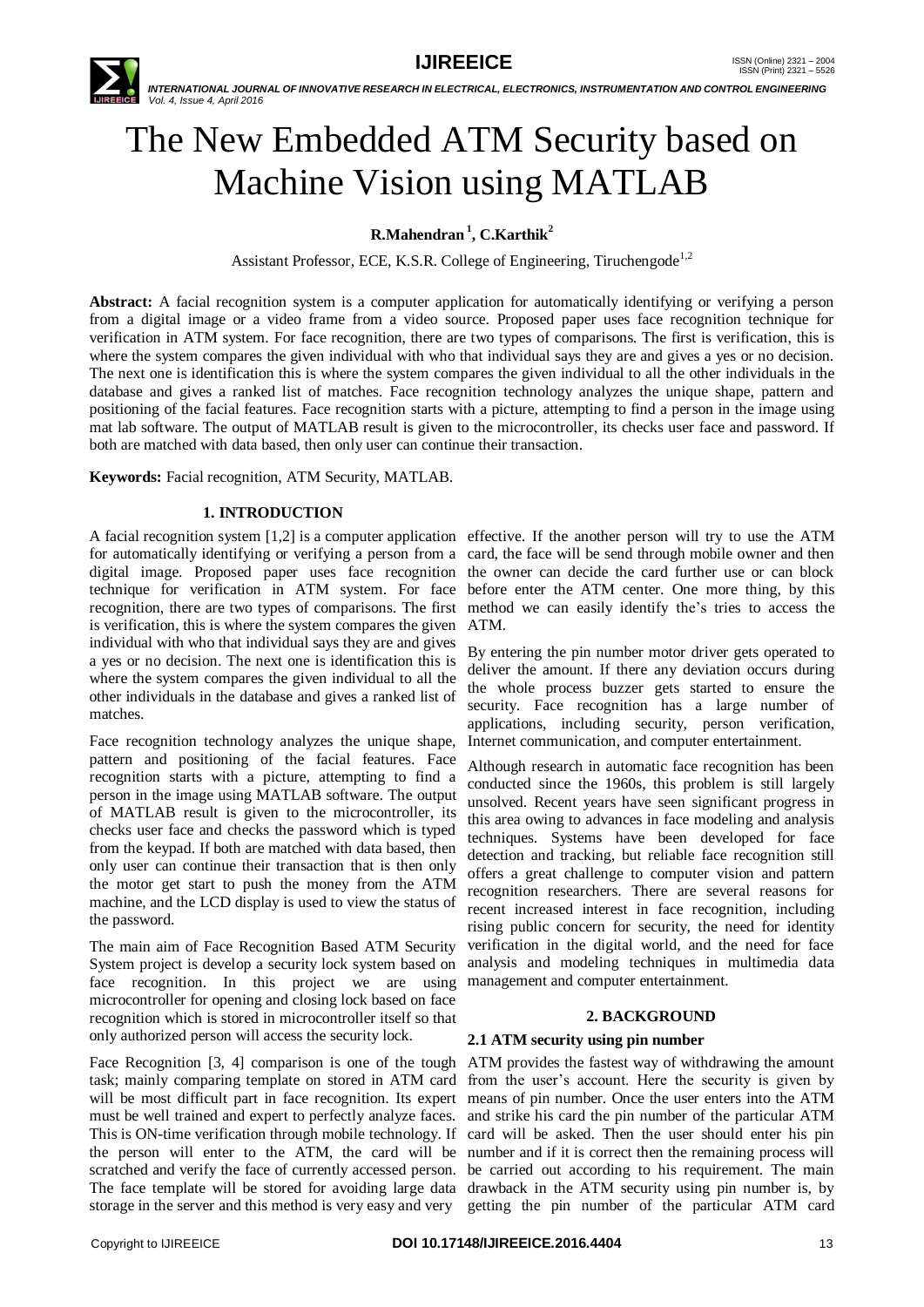

number.

# **2.2 ATM security using finger print**

Here the security access is based on finger print and pin number. First the finger print of the user is verified then the user should enter his pin number and if it is correct then the remaining process will be carried out according to his requirement. Face Recognition [5,6] comparison is one of the tough task; mainly comparing template on stored in ATM card will be most difficult part in face recognition.

Fingerprint Recognition can be done by two methods which are defined as:

# **2.2.1 Fingerprint verification:**

It verifies an individual and known as one-to-one (1:1) relationship.

# **2.2.2 Fingerprint identification:**

It identifies an individual and known as one-to-many (1: N) relationship.

The verification is much easier and faster because we have the two fingerprints and we just need to compare them. On the other hand, the identification implies more time for extracting the fingerprint because there are needed much more details. Each individual has unique and different fingerprints. Fingerprint [7,8] classification involving 6 classes with critical points in a fingerprint called core and delta marked as circles and triangles. Fingerprint matching is the process which describes matching percentage/score between two fingerprint images.

# **3. PROPOSED DESIGN**

The below block diagram explains the ATM security based on face recognition shown in figure 1.



**Figure 1 Block diagram of face recognition**

In figure 1, the block diagram of face recognition shows the operation that has MATLAB software output block which couples the output of PC to the microcontroller using RS232 cable. It converts serial bits into parallel bits. The keypad interfaced with microcontroller is used for entering the pin number for pin number verification process. Motor driver is used to drive the motor which is operated to take the given amount.

anybody can access it. Because the verification is only pin Microcontrollers with Harvard architecture are called "RISC microcontrollers".

Since PIC16F877 is RISC microcontroller, because it has reduced set of instructions, more precisely 35 instructions. These instructions are executed in one cycle except for jump and branch instructions. Harvard architecture is a newer concept than Von-Neumann's. It rose out of the need to speed up the work of a microcontroller. In Harvard architecture, data bus and address bus are separate. Thus a greater flow of data is possible through the central processing unit, and of course, a greater speed of work. Separating a program from data memory makes it further possible for instructions not to have to be 8-bit words and there are so many length of bits arranged with different types of techniques.

Some pins of I/O ports are multiplexed with an alternate function for the peripheral features on the device. In general, when a peripheral is enabled, that pin may not be used as a general purpose I/O pin. UART stands for Universal Asynchronous Receiver Transmitter. It is a computer hardware which converts serial data bits into parallel data bits. It is used in conjunction with EIA, RS-232, RS-422; RS-485.In UARTs the data format and transmission speeds are configurable. A crystal oscillator is an electronic circuit that uses the mechanical resonance of a vibrating crystal of piezoelectric material to create an electrical signal with very precise frequency.

Flash memories usually require less complex programming algorithms and they are now divided into several sectors. The benefit of having sectors is that the Flash memory is sector-erasable, meaning we can erase one sector at a time. In the past, erase commands erased the entire memory chip therefore to keep a working copy of that data during run-time, an application required additional memory. Since Flash memory is integrated onchip with microcontrollers, its usage became even easier. Having Flash memory and a microcontroller on the same chip opened up the opportunity to take advantage of the "additional intelligence". Microcontrollers have additional ROM area containing code for handling the Flash programming.

The 4 x4 matrix keypad is a general-purpose keypad. It consists of 16 switches arranged in 4 rows and 4 columns. It can connect to the MCU 8-bit port directly. There are many methods depending on how you connect your keypad with your controller, but the basic logic is same.

In this application, all keys are used as data keys. The keypad is connected to Port B. Port B is connected to the keypad, and scans the keys continuously. The columns of the keypad are pulled up with 1  $0$ KΩ resistance to set them normally High. Key-pad and Port B connection detail is illustrated in Figure 2. In this application, all keys are used as data keys. The keypad is connected to Port B which scans the keys continuously. The columns of the keypad are pulled up with 10 KΩ resistance to set them normally High and shown in figure 2.

In an electric motor, operation is based on simple electromagnetism. A current carrying conductor generates a magnetic field; when this is then placed in an external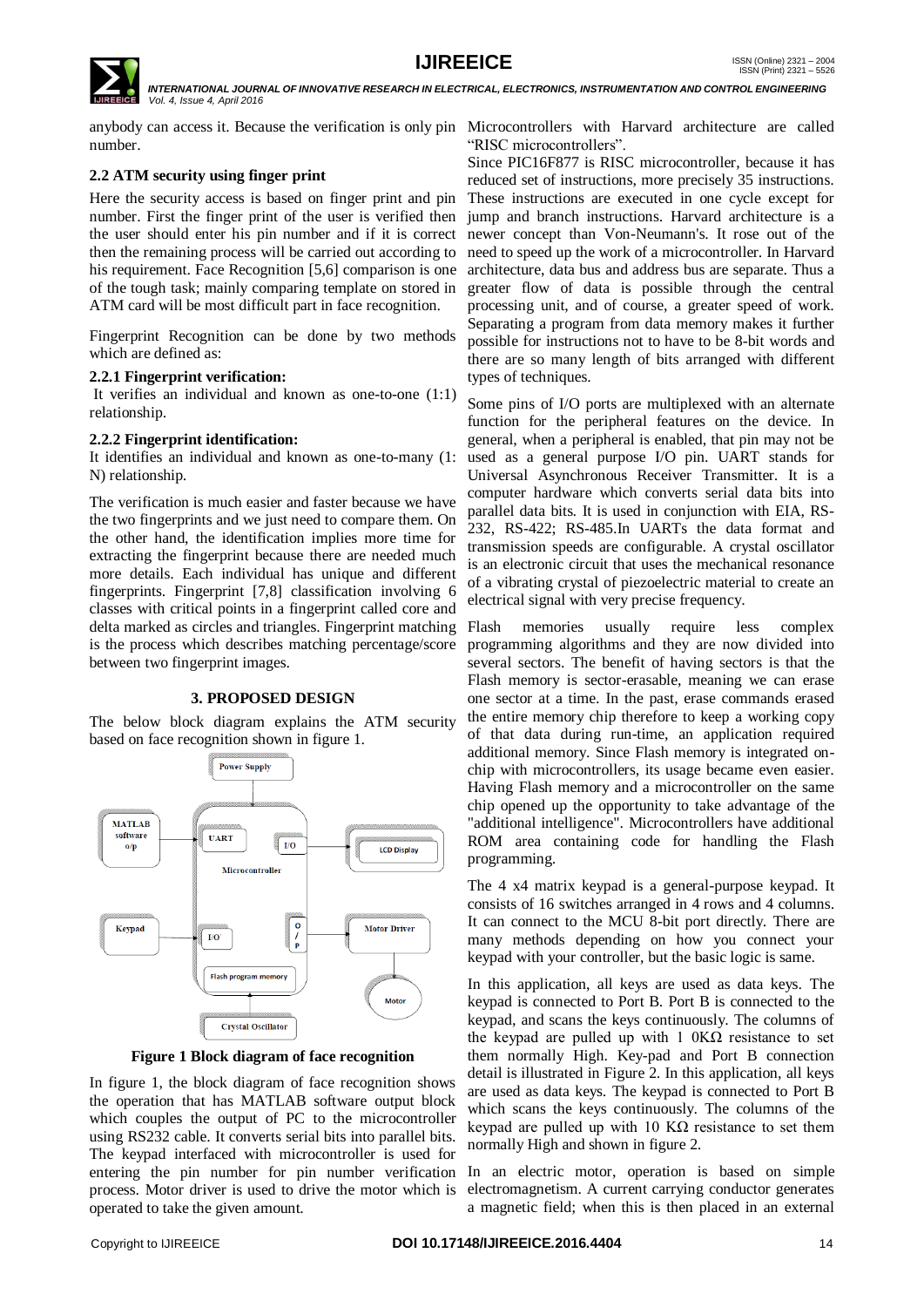

magnetic field, it will experience a force proportional to the current in the conductor, and to the strength of the external magnetic field.



**Figure 2 4 x 4 Matrix Keypad interfacing**

The internal configuration of a DC motor is designed to harness the magnetic interaction between a currentcarrying conductor and an external magnetic field to generate rotational motion. DC motor has six basic parts, axle, rotor (a.k.a., armature), stator, commutator, field magnet(s), and brushes. The external magnetic field is produced by high-strength permanent magnets1. The stator is the stationary part of the motor -- this includes the motor casing, as well as two or more permanent magnet pole pieces. The rotors (together with the axle and attached commutator) rotate with respect to the stator. The rotor consists of windings (generally on a core), the windings being electrically connected to the commutator.

The L293D is designed to provide bidirectional drive currents of up to 600-mA at voltages from 4.5 V to 36 V. devices are designed to drive inductive loads such as relays, solenoids, dc and bipolar stepping motors, as well as other high-current/high voltage loads in positive-supply applications.

# **4. IMPLEMENTATION RESULTS**

The output of MATLAB result is given to the microcontroller, its checks user face and checks the password which is typed from the keypad. If both are matched with data based, then only user can continue their transaction that is then only the motor get start to push the money from the ATM machine, and the LCD display is used to view the status of the password.

The simulation results of face recognition is shown in the below figure 3,





**Figure 3 simulation results of face recognition**

In Figure 3, if one or more of the images in a data set is taken through a filter that allows radiation that lies outside the human vision span to pass  $-$  i.e. it records radiation invisible to us - it is of course not possible to make a natural colour image. But it is still possible to make a colour image that shows important information about the object. This type of image is called a representative colour image.

Normally one would assign colours to these exposures in chromatic order with blue assigned to the shortest wavelength, and red to the longest. In this way it is possible to make colour images from electromagnetic radiation far from the human vision area, for example xrays. Most often it is either infrared or ultraviolet radiation that is used. The ATM security based on machine vision using face recognition kit is shown in below Figure 4.



**Figure 4 ATM security using face recognition kit.**

In Figure 4, The MAX232 requires 5 external 1uF capacitors. These are used by the internal charge pump to create  $+10$  volts and  $-10$  volts. The MAX232 is an electronic circuit that converts signals from a serial port to signals suitable for usage in e.g. microprocessor circuits. The only thing that we need some sort of connector to connect to the serial port. The sample code below is written for Comm1 and most computers use a 9 pin DB9 male connector for Comm1 so a 9 pin female connector is included for this project. You may also want to buy a DB9 extension cable (Shown on order form as DB9 to DB9 cable) to make the connection easier. There should be 3 wires soldered to theDB9 connector pins 2, 3 and 5.

Connect the wire from pin 5 of the connector to ground on the breadboard. Connect the wire from pin 2 of the